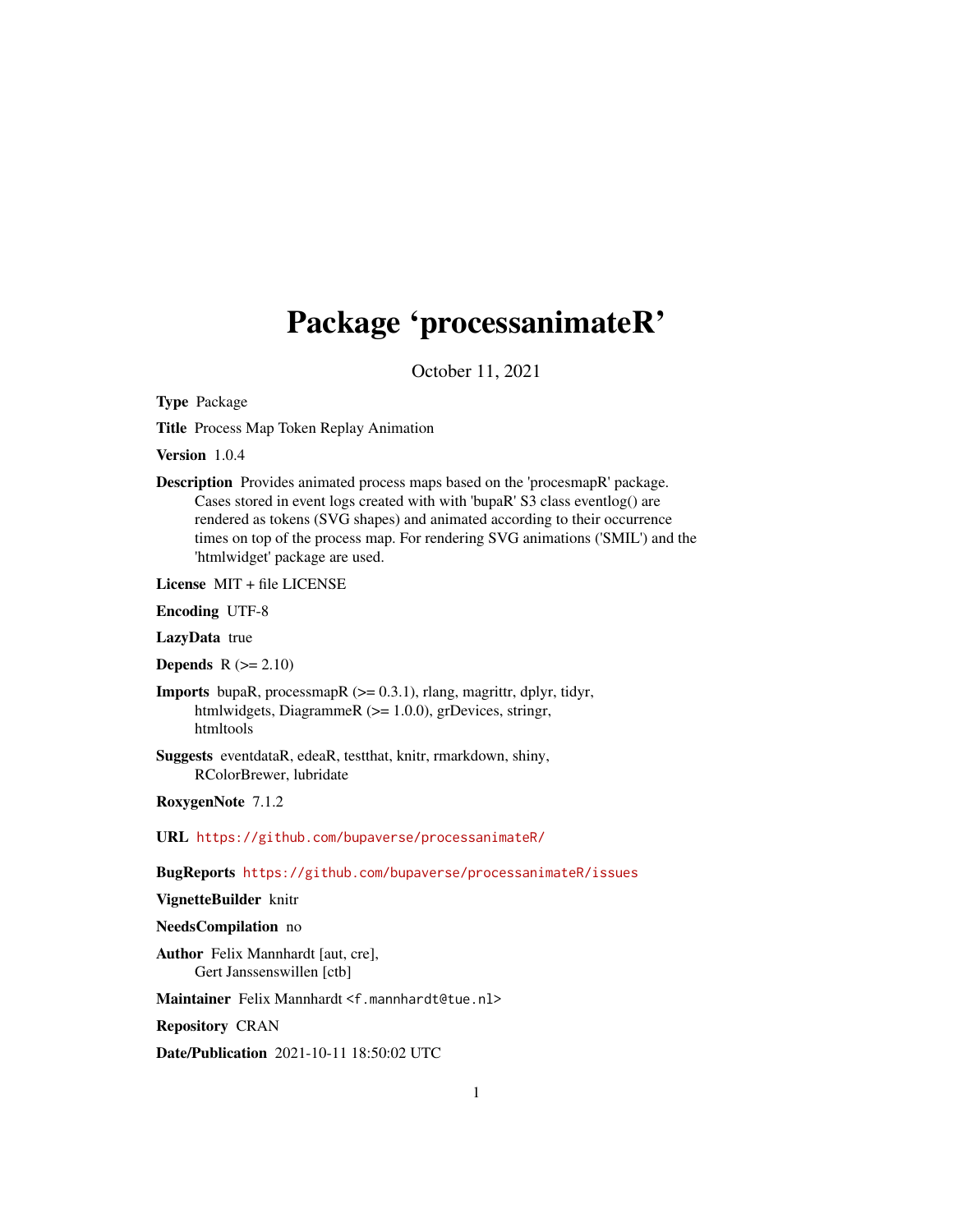## <span id="page-1-0"></span>R topics documented:

| Index | 15 |
|-------|----|
|       |    |
|       |    |
|       |    |
|       |    |
|       |    |
|       |    |
|       |    |
|       |    |
|       |    |
|       |    |
|       |    |
|       |    |
|       |    |

activity\_select\_decoration

*Decoration callback for activity selection*

#### Description

Decoration callback for activity selection

#### Usage

```
activity_select_decoration(
 stroke_dasharray = "2",
 stroke_width = "2",stroke = "black"
)
```
#### Arguments

stroke\_dasharray

|              | Sets the 'stroke-dasharray' attribute for selected activities. |
|--------------|----------------------------------------------------------------|
| stroke width | Sets the 'stroke-width' attribute for selected activities.     |
| stroke       | Sets the 'stroke' attribute for selected activities.           |

#### Value

A JavaScript callback function called when activity selection changes.

#### See Also

animate\_process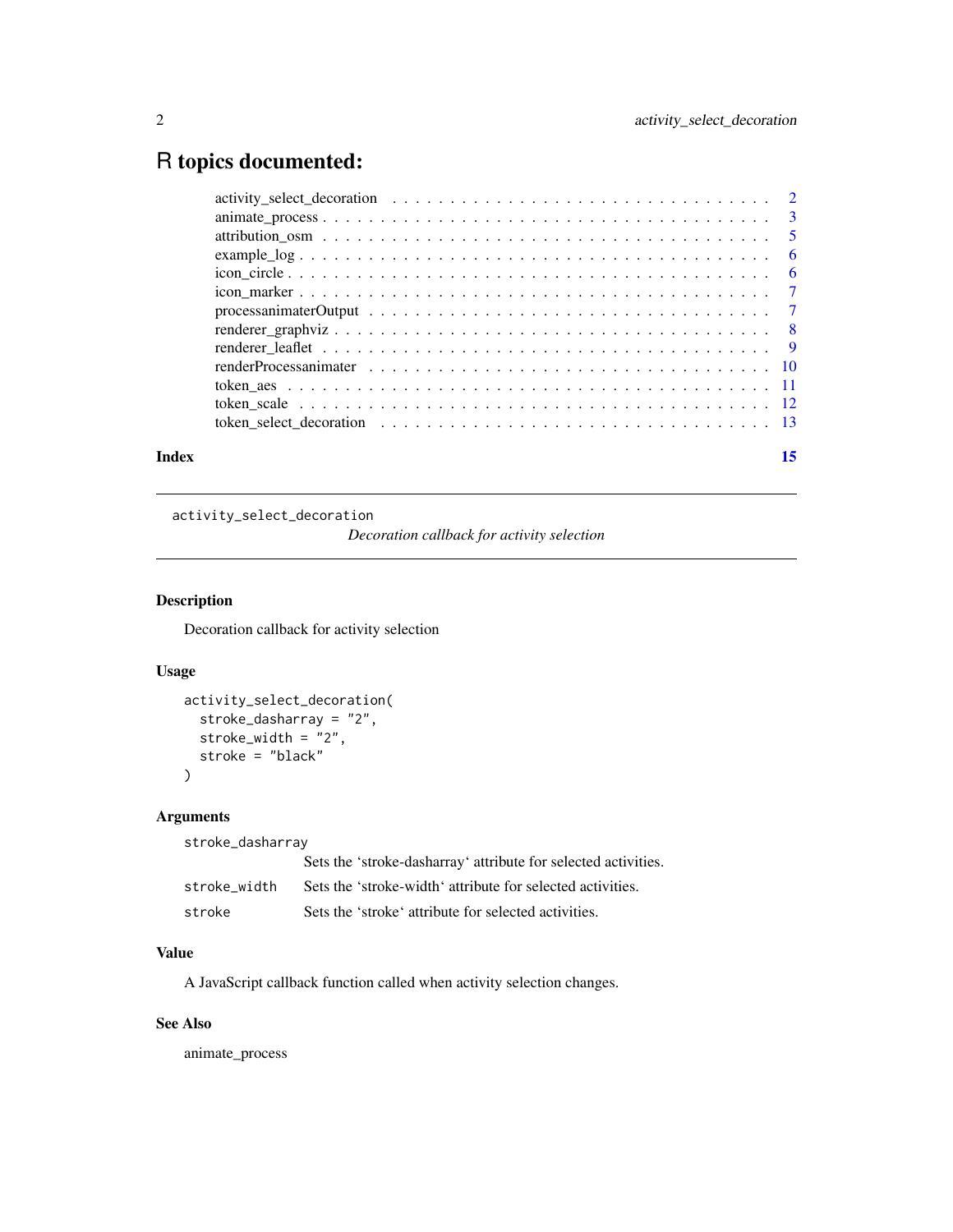#### <span id="page-2-0"></span>animate\_process 3

#### Examples

```
# Create a decoration callback that increases the activity stroke width
activity_select_decoration(stroke_width = "5")
```
<span id="page-2-1"></span>animate\_process *Animate cases on a process map*

#### Description

This function animates the cases stored in a 'bupaR' event log on top of a process model. Each case is represented by a token that travels through the process model according to the waiting and processing times of activities. Currently, animation is only supported for process models created by [process\\_map](#page-0-0) of the 'processmapR' package. The animation will be rendered as SVG animation (SMIL) using the 'htmlwidgets' framework. Each token is a SVG shape and customizable.

#### Usage

```
animate_process(
  eventlog,
  processmap = process_map(eventlog, render = F, ...),renderer = renderer_graphviz(),
  mode = c("absolute", "relative", "off"),
  duration = 60,
  jitter = 0,
  timeline = TRUE,
  legend = NULL,initial_state = c("playing", "paused"),
  initial_time = 0,repeat\_count = 1,
  repeat\_delay = 0.5,
  epsilon_time = duration/1000,
 mapping = token_aes(),
 token_callback_onclick = c("function(svg_root, svg_element, case_id) {", "}"),
  token_callback_select = token_select_decoration(),
 activity_callback_onclick = c("function(svg_root, svg_element, activity_id) {", "}"),
  activity_callback_select = activity_select_decoration(),
  elementId = NULL,preRenderHook = NULL,
 width = NULL,height = NULL,sizingPolicy = htmlwidgets::sizingPolicy(browser.fill = TRUE, viewer.fill = TRUE,
  knitr.figure = FALSE, knitr.defaultWidth = "100%", knitr.defaultHeight = "300"),
  ...
)
```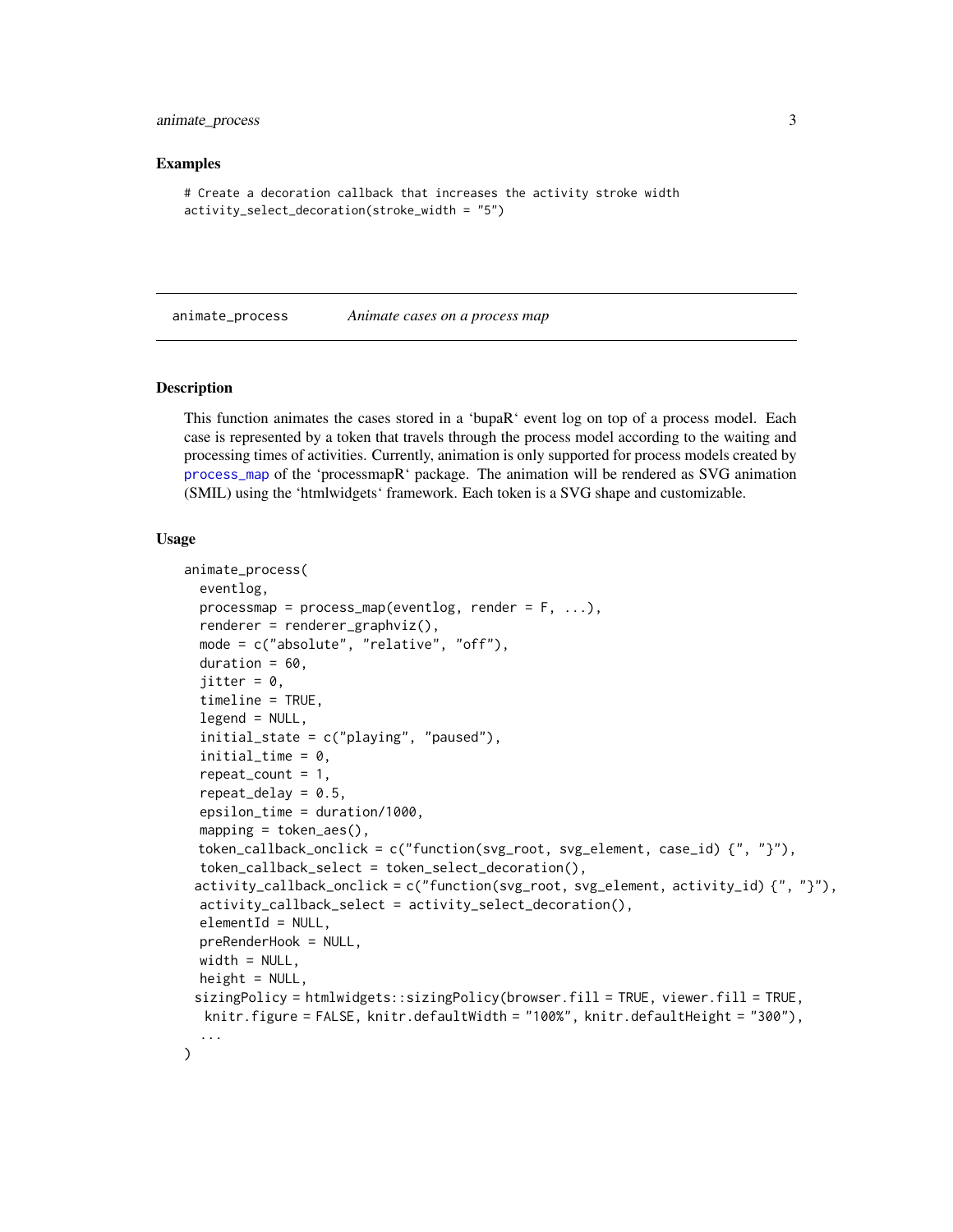<span id="page-3-0"></span>

| eventlog                  | The 'bupaR' event log object that should be animated                                                                                                                                               |
|---------------------------|----------------------------------------------------------------------------------------------------------------------------------------------------------------------------------------------------|
| processmap                | A process map created with 'processmapR' (process_map) on which the event<br>log will be animated. If not provided a standard process map will be generated<br>from the supplied event log.        |
| renderer                  | Whether to use Graphviz (renderer_graphviz) to layout and render the pro-<br>cess map, or to render the process map using Leaflet (renderer_leaflet) on a<br>geographical map.                     |
| mode                      | Whether to animate the cases according to their actual time of occurrence ('ab-<br>solute') or to start all cases at once ('relative').                                                            |
| duration                  | The overall duration of the animation, all times are scaled according to this<br>overall duration.                                                                                                 |
| jitter                    | The magnitude of a random coordinate translation, known as jitter in scatter-<br>plots, which is added to each token. Adding jitter can help to disambiguate<br>tokens drawn on top of each other. |
| timeline                  | Whether to render a timeline slider in supported browsers (Work only on recent<br>versions of Chrome and Firefox).                                                                                 |
| legend                    | Whether to show a legend for the 'size' or the 'color' scale. The default is not<br>to show a legend.                                                                                              |
| initial_state             | Whether the initial playback state is 'playing' or 'paused'. The default is 'play-<br>ing'.                                                                                                        |
| initial_time              | Sets the initial time of the animation. The default value is $0^{\circ}$ .                                                                                                                         |
| repeat_count              | The number of times the process animation is repeated.                                                                                                                                             |
| repeat_delay              | The seconds to wait before one repetition of the animation.                                                                                                                                        |
| epsilon_time              | A (small) time to be added to every animation to ensure that tokens are visible.                                                                                                                   |
| mapping                   | A list of aesthetic mappings from event log attributes to certain visual parameters<br>of the tokens. Use token_aes to create a suitable mapping list.                                             |
| token_callback_onclick    |                                                                                                                                                                                                    |
|                           | A JavaScript function that is called when a token is clicked. The function is<br>parsed by JS and received three parameters: 'svg_root', 'svg_element', and<br>'case_id'.                          |
| token_callback_select     | A JavaScript callback function called when token selection changes.                                                                                                                                |
| activity_callback_onclick | A JavaScript function that is called when an activity is clicked. The function<br>is parsed by JS and received three parameters: 'svg_root', 'svg_element', and<br>'activity_id'.                  |
| activity_callback_select  |                                                                                                                                                                                                    |
|                           | A JavaScript callback function called when activity selection changes.                                                                                                                             |
| elementId                 | passed through to createWidget. A custom elementId is useful to capture<br>the selection events via input\$elementId_tokens and input\$elementId_activities<br>when used in Shiny.                 |
| preRenderHook             | passed through to createWidget.                                                                                                                                                                    |
|                           |                                                                                                                                                                                                    |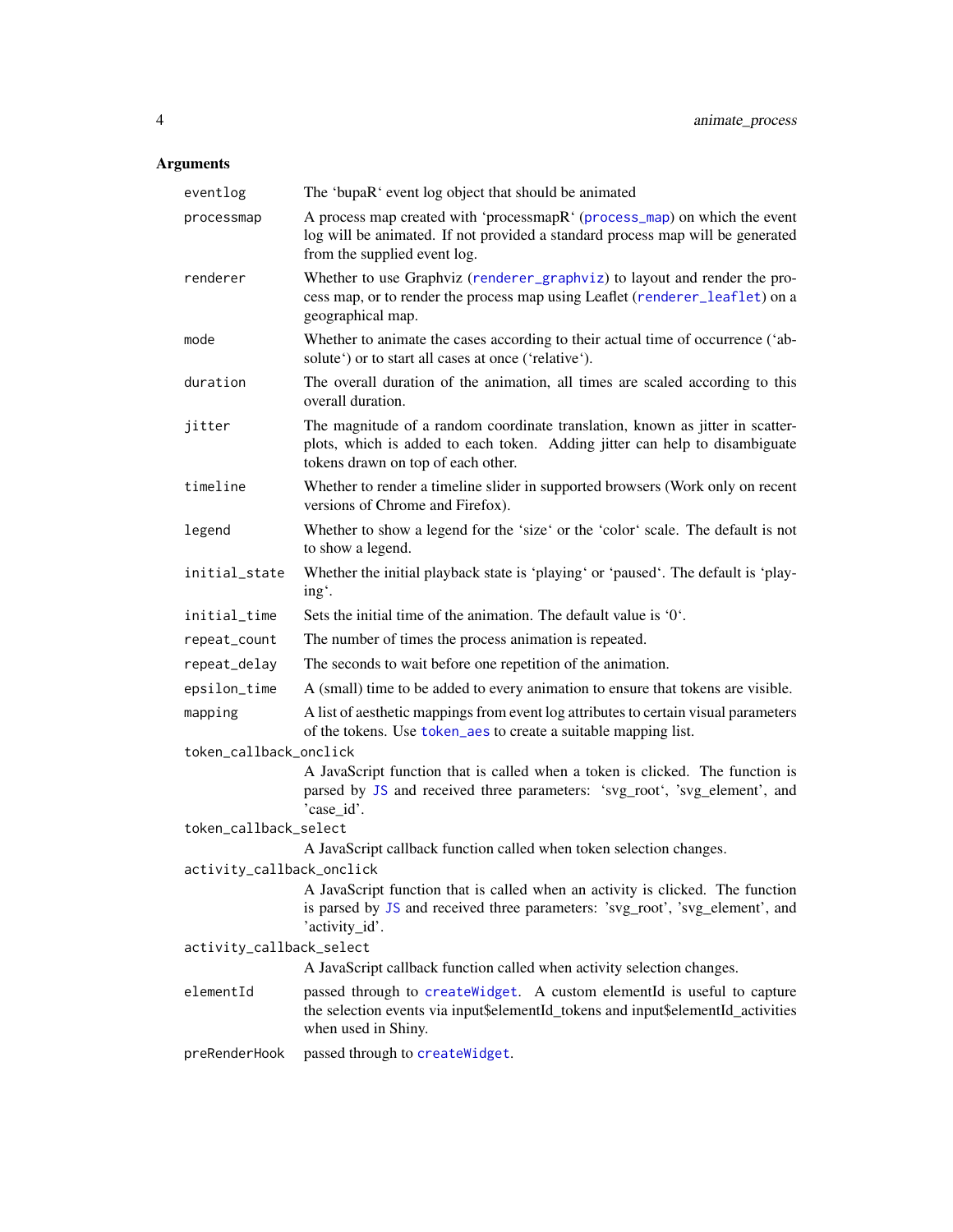<span id="page-4-0"></span>

| width, height           | Fixed size for widget (in css units). The default is NULL, which results in<br>intelligent automatic sizing based on the widget's container.                                                                                                |
|-------------------------|---------------------------------------------------------------------------------------------------------------------------------------------------------------------------------------------------------------------------------------------|
| sizingPolicy            | Options that govern how the widget is sized in various containers (e.g. a stan-<br>dalone browser, the RStudio Viewer, a knitr figure, or a Shiny output binding).<br>These options can be specified by calling the sizing Policy function. |
| $\cdot$ $\cdot$ $\cdot$ | Options passed on to process_map.                                                                                                                                                                                                           |

#### See Also

[process\\_map](#page-0-0), [token\\_aes](#page-10-1)

#### Examples

data(example\_log)

# Animate the process with default options (absolute time and 60s duration) animate\_process(example\_log)

# Animate the process with default options (relative time, with jitter, infinite repeat) animate\_process(example\_log, mode = "relative", jitter = 10, repeat\_count = Inf)

attribution\_osm *Standard attribution*

#### Description

This is the standard attribution advised for OPenStreetMap tiles.

#### Usage

attribution\_osm()

#### Value

The attribution character vector.

#### Examples

attribution\_osm()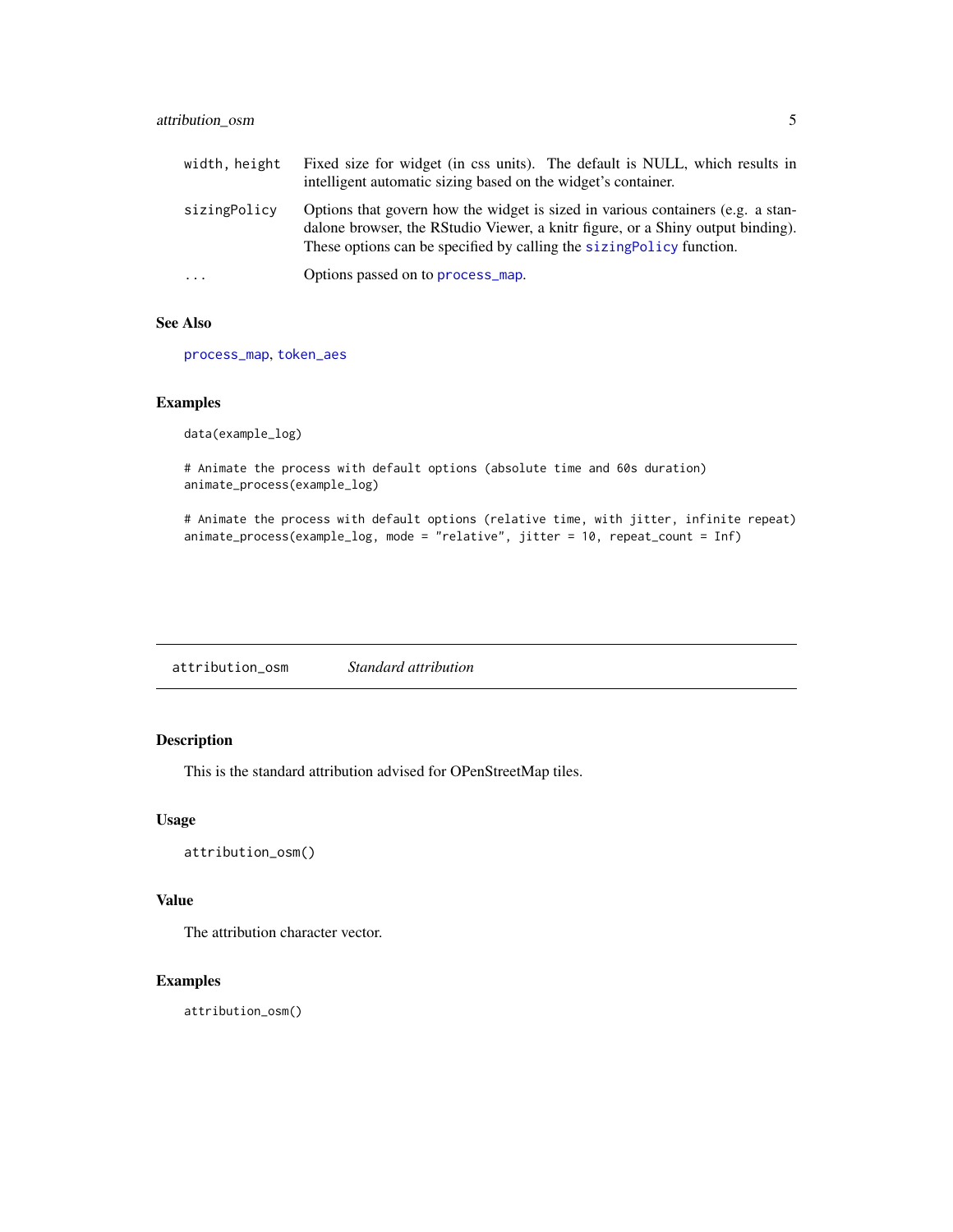<span id="page-5-0"></span>

Example event log used in documentation

#### Usage

example\_log

#### Format

An bupaR event log

| icon_circle | Standard circle marker |
|-------------|------------------------|
|             |                        |

#### Description

The marker is based on Material Design (Apache 2.0 License): https://material.io/

#### Usage

icon\_circle()

#### Value

SVG code for a map marker.

#### Examples

icon\_circle()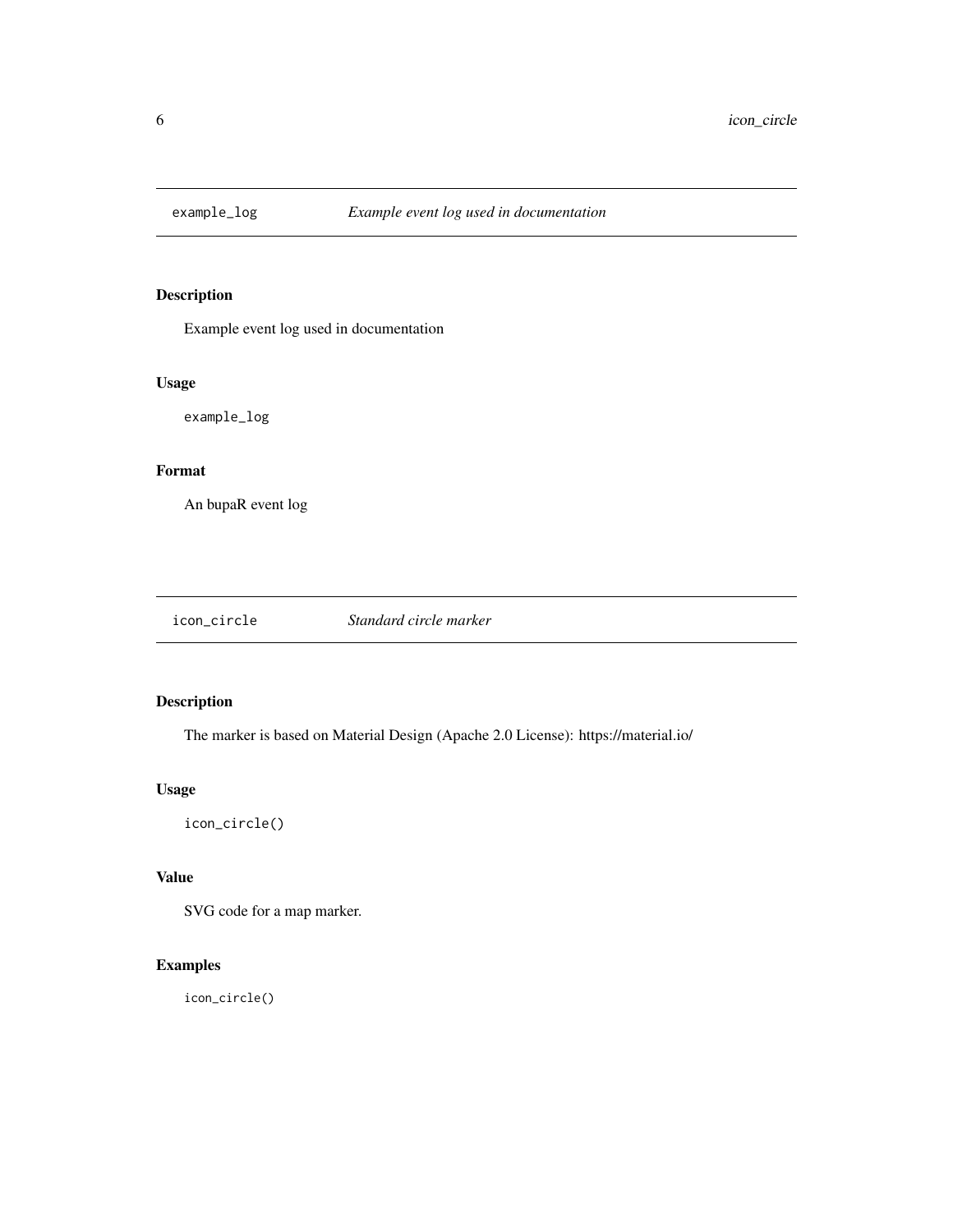<span id="page-6-0"></span>

The marker is based on Material Design (Apache 2.0 License): https://material.io/

#### Usage

icon\_marker()

#### Value

SVG code for a map marker.

#### Examples

icon\_marker()

processanimaterOutput *Create a process animation output element*

#### Description

Renders a renderProcessanimater within an application page.

#### Usage

```
processanimaterOutput(outputId, width = "100%", height = "400px")
```

| outputId      | Output variable to read the animation from                                                    |
|---------------|-----------------------------------------------------------------------------------------------|
| width, height | Must be a valid CSS unit (like 100 which will be coerced to a string and have px<br>appended. |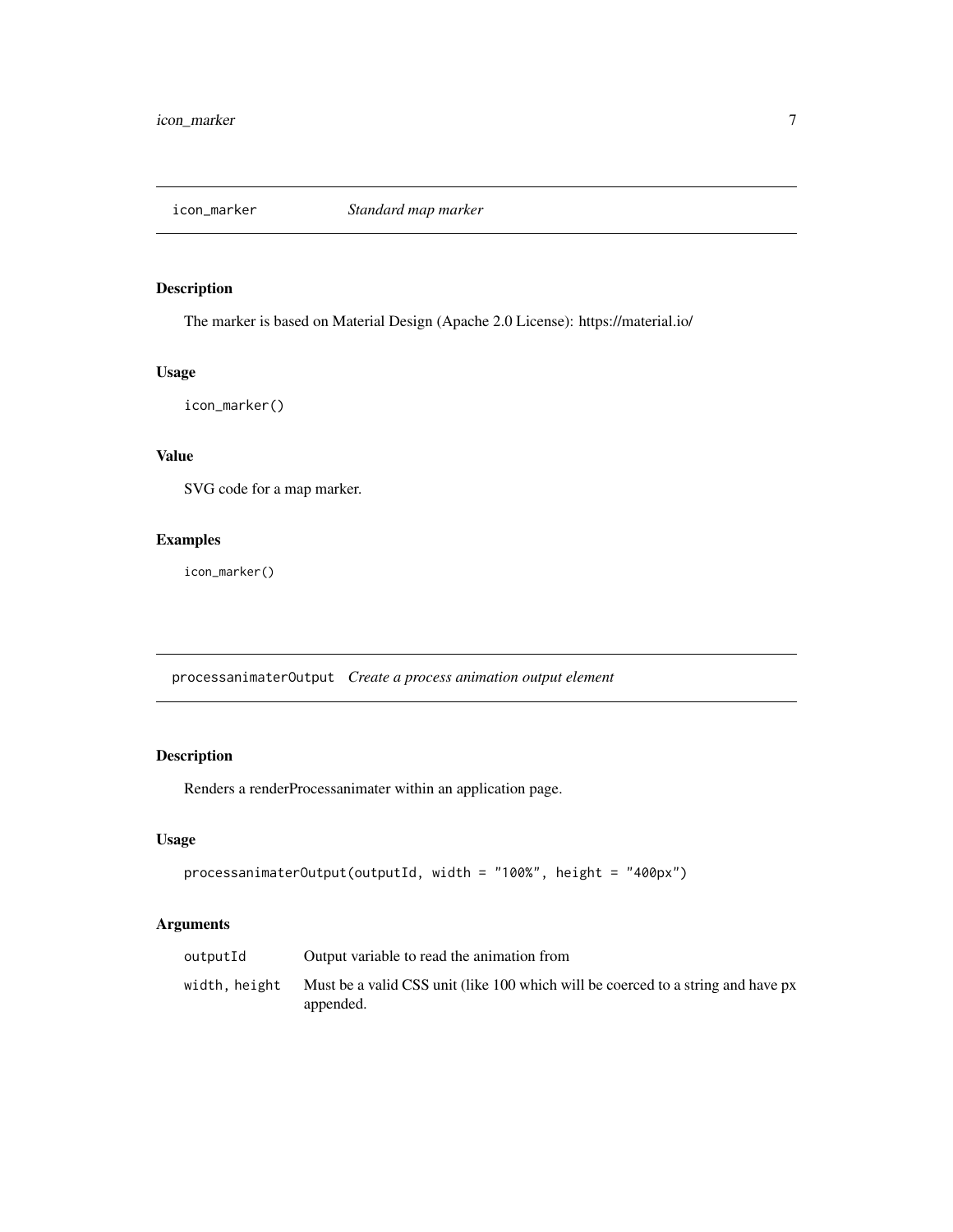<span id="page-7-1"></span><span id="page-7-0"></span>

Render as a plain graph

This renderer uses viz.js to render the process map using the DOT layout.

#### Usage

```
renderer_graphviz(
  svg_fit = TRUE,
  svg_contain = FALSE,
 svg_resize_fit = TRUE,
 zoom_controls = TRUE,
 zoom_initial = NULL
)
```
#### Arguments

| svg_fit       | Whether to scale the process map to fully fit in its container. If set to 'TRUE'<br>the process map will be scaled to be fully visible and may appear very small. |
|---------------|-------------------------------------------------------------------------------------------------------------------------------------------------------------------|
| svg_contain   | Whether to scale the process map to use all available space (contain) from its<br>container. If set to 'FALSE', if 'svg_fit' is set this takes precedence.        |
|               | svg_resize_fit Whether to (re)-fit the process map to its container upon resize.                                                                                  |
| zoom_controls | Whether to show zoom controls.                                                                                                                                    |
| zoom_initial  | The initial zoom level to use.                                                                                                                                    |

#### Value

A rendering function to be used with [animate\\_process](#page-2-1)

#### See Also

animate\_process

#### Examples

data(example\_log)

# Animate the process with the default GraphViz DOT renderer animate\_process(example\_log, renderer = renderer\_graphviz())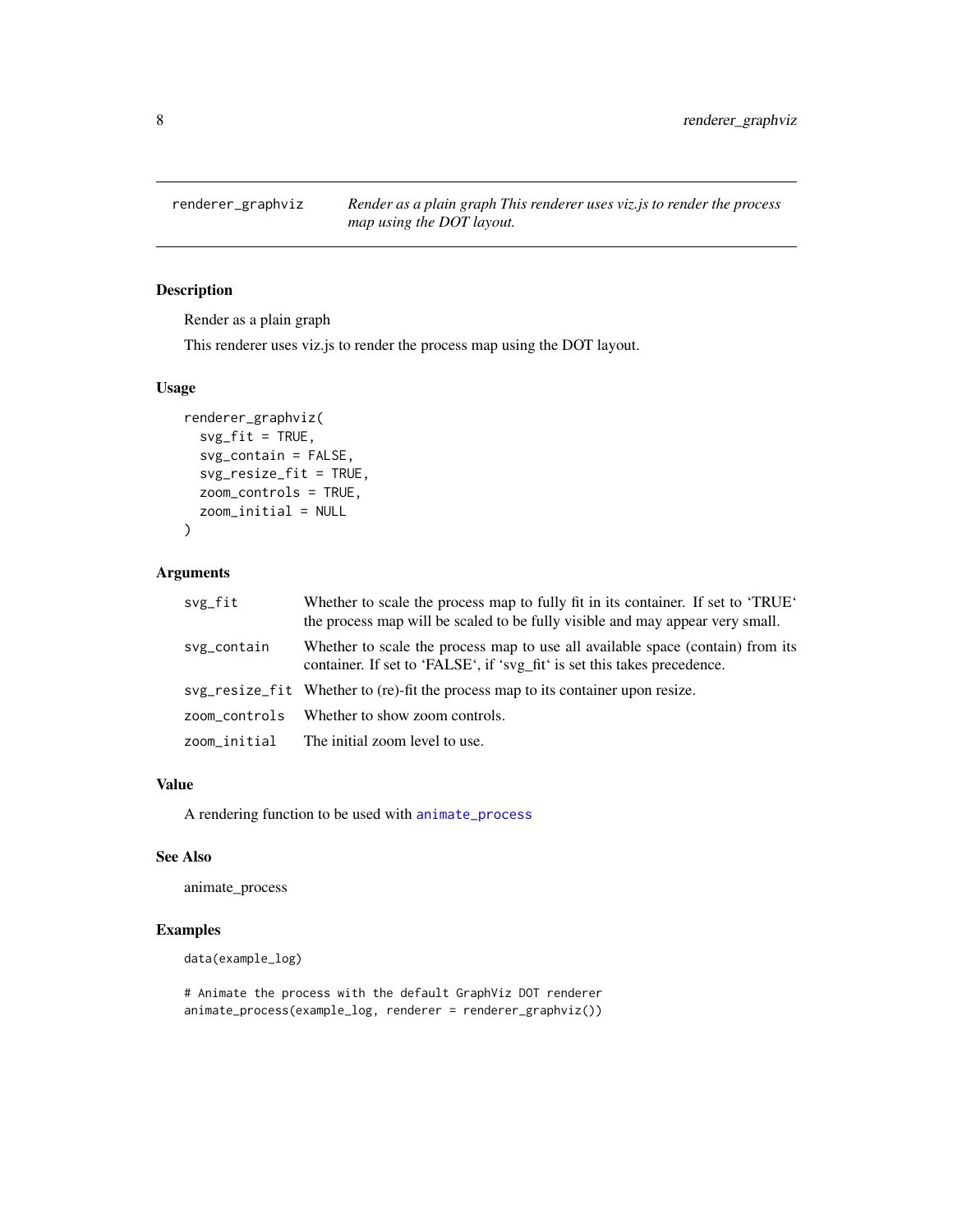<span id="page-8-1"></span><span id="page-8-0"></span>renderer\_leaflet *Render as graph on a geographical map*

#### Description

This renderer uses Leaflet to draw the nodes and egdes of the process map on a geographical map.

#### Usage

```
renderer_leaflet(
  node_coordinates,
 edge_coordinates = data.frame(act_from = character(0), act_to = character(0), lat =
    numeric(0), lng = numeric(0), stringsAsFactors = FALSE),
 layer = c(paste0("new L.TileLayer('", tile, "',"), paste0("{ attribution : '",
    attribution_osm(), "'})")),
  tile = "http://{s}.tile.openstreetmap.org/{z}/{x}/{y}.png",
  options = list(),grayscale = TRUE,
  icon\_act = icon\_marker(),
  icon_start = icon_circle(),
  icon_end = icon_circle(),
  scale_max = 4,
  scale_min = 0.25)
```
#### Arguments

node\_coordinates A data frame with node coordinates in the format 'act', 'lat', 'lng'. edge\_coordinates A data frame with additional edge coordinates in the format 'act\_from', 'act\_to', 'lat', 'lng'. layer The JavaScript code used to create a Leaflet layer. A TileLayer is used as default value. tile The URL to be used for the standard Leaflet TileLayer. options A named list of leaflet options, such as the center point of the map and the initial zoom level. grayscale Whether to apply a grayscale filter to the map. icon\_act The SVG code used for the activity icon. icon\_start The SVG code used for the start icon. icon\_end The SVG code used for the end icon. scale\_max The maximum factor to be used to scale the process map with when zooming out. scale\_min The minimum factor to be used to scale the process map with when zooming in.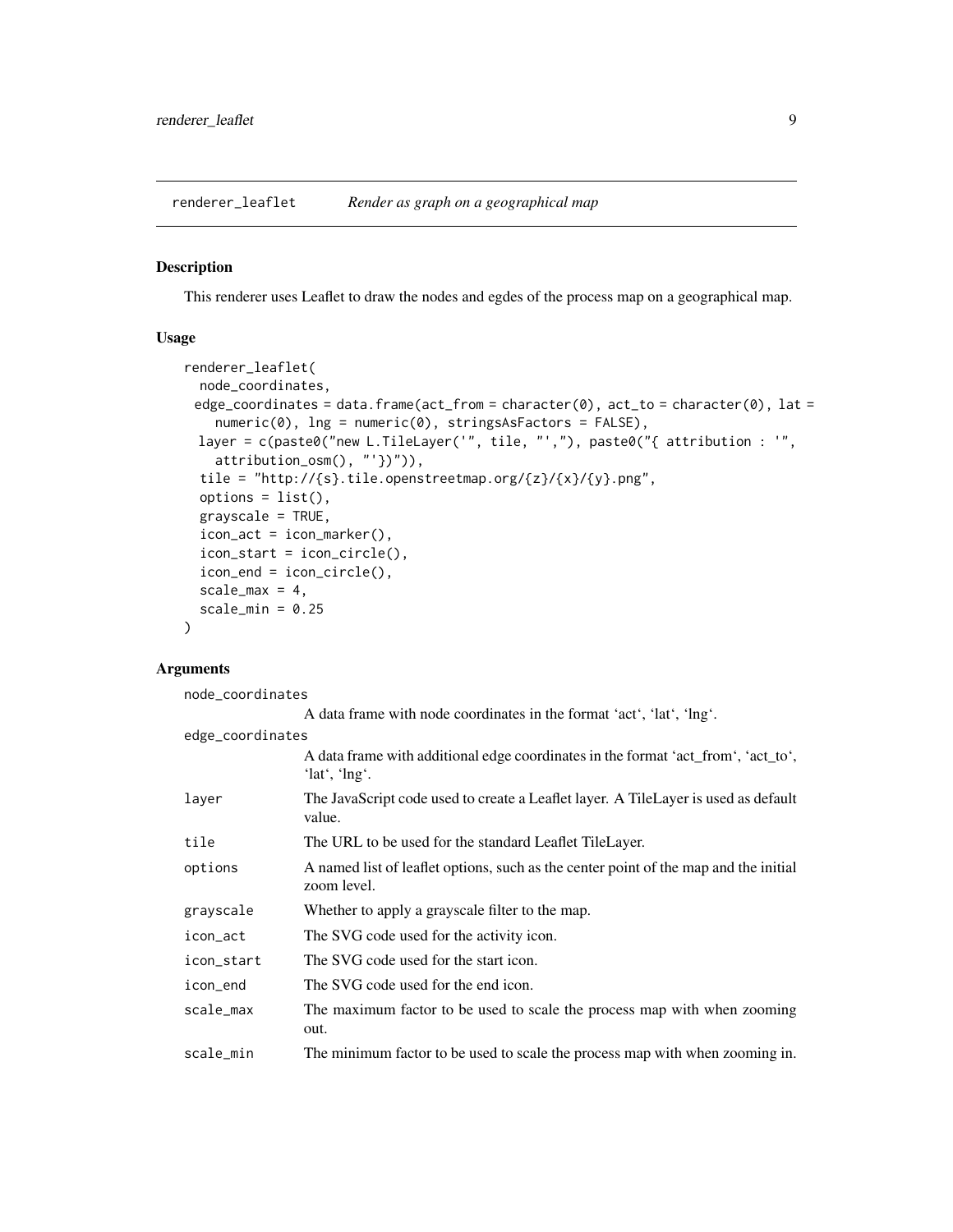A rendering function to be used with [animate\\_process](#page-2-1)

#### See Also

animate\_process

#### Examples

data(example\_log)

```
# Animate the example process with activities placed in some locations
animate_process(example_log,
 renderer = renderer_leaflet(
   node_coordinates = data.frame(
      act = c("A", "B", "C", "D", "ARTIFICIAL_START", "ARTIFICIAL_END"),
      lat = c(63.443680, 63.426925, 63.409207, 63.422336, 63.450950, 63.419706),
      lng = c(10.383625, 10.396972, 10.406418, 10.432119, 10.383368, 10.252347),
      stringsAsFactors = FALSE),
   edge_coordinates = data.frame(
      act\_from = c("B"),
      act_to = c("C"),
      lat = c(63.419207),lng = c(10.386418),
      stringsAsFactors = FALSE),
   options = list(center = c(63.412273, 10.399590), zoom = 12)),
 duration = 5, repeat_count = Inf)
```
renderProcessanimater *Renders process animation output*

#### Description

Renders a SVG process animation suitable to be used by processanimaterOutput.

#### Usage

```
renderProcessanimater(expr, env = parent.frame(), quoted = FALSE)
```

| expr   | The expression generating a process animation (animate_process).                                               |
|--------|----------------------------------------------------------------------------------------------------------------|
| env    | The environment in which to evaluate expr.                                                                     |
| quoted | Is expr a quoted expression (with quote())? This is useful if you want to save an<br>expression in a variable. |

<span id="page-9-0"></span>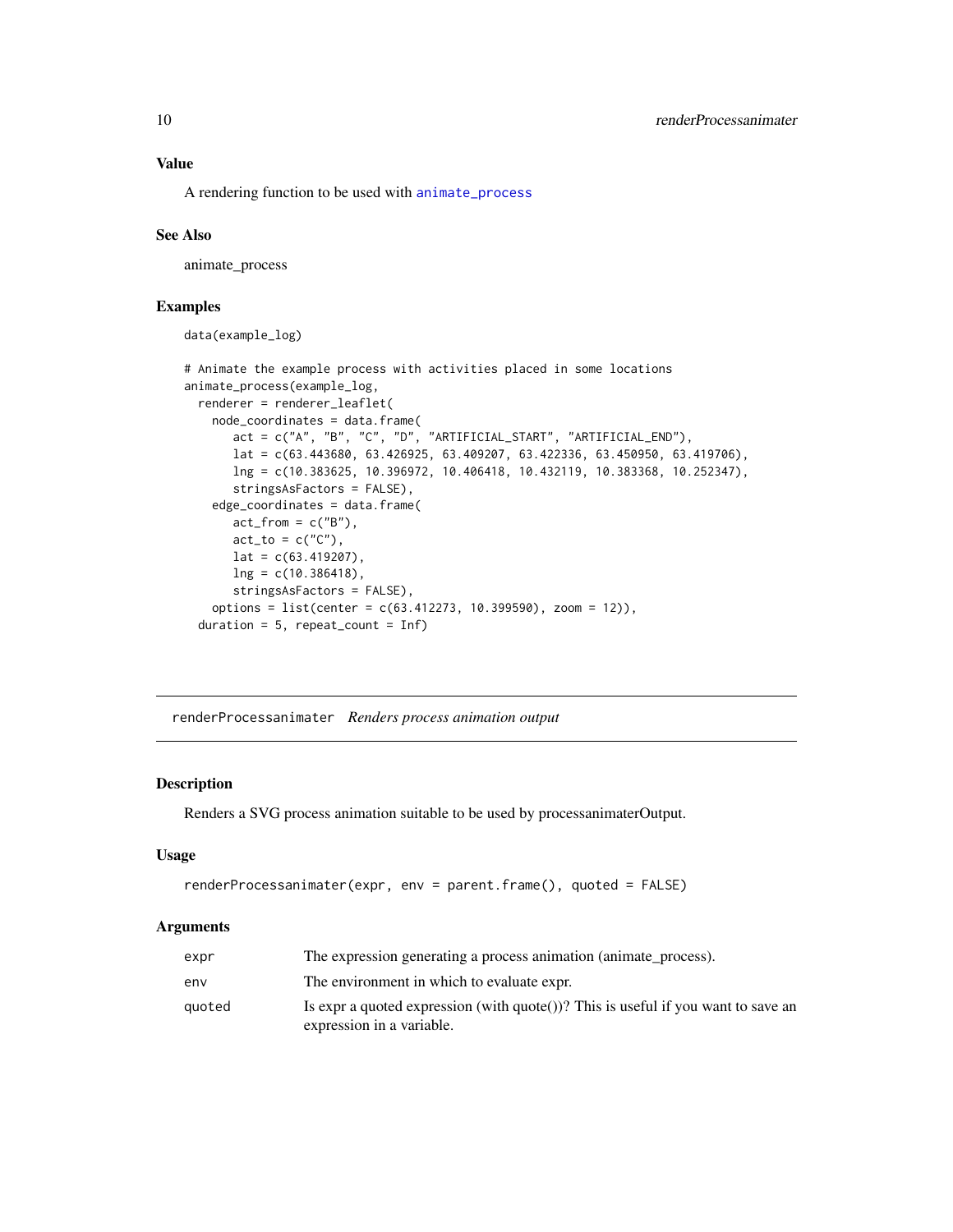<span id="page-10-1"></span><span id="page-10-0"></span>

Tokens aesthetics mapping

#### Usage

```
token_aes(
  size = token_scale(),
  color = token_scale(),
  image = token_scale(),
  opacity = token_scale(),
  shape = "circle",
  attributes = list()
)
```
#### Arguments

| size       | The scale used for the token size.                                                                                                                                                               |
|------------|--------------------------------------------------------------------------------------------------------------------------------------------------------------------------------------------------|
| color      | The scale used for the token color,                                                                                                                                                              |
| image      | The scale used for the token image.                                                                                                                                                              |
| opacity    | The scale used for the token opacity.                                                                                                                                                            |
| shape      | The (fixed) SVG shape to be used to draw tokens. Can be either 'circle' (de-<br>fault), 'rect' or 'image'. In the latter case the image URL needs to be specified<br>as parameter 'token_image'. |
| attributes | A list of additional (fixed) SVG attributes to be added to each token.                                                                                                                           |

#### Value

An aesthetics mapping for 'animate\_process'.

#### See Also

[animate\\_process](#page-2-1), [token\\_scale](#page-11-1)

#### Examples

```
data(example_log)
```

```
# Change default token sizes / shape
animate_process(example_log, mapping = token_aes(size = token_scale(12), shape = "rect"))
# Change default token color
animate_process(example_log, mapping = token_aes(color = token_scale("red")))
```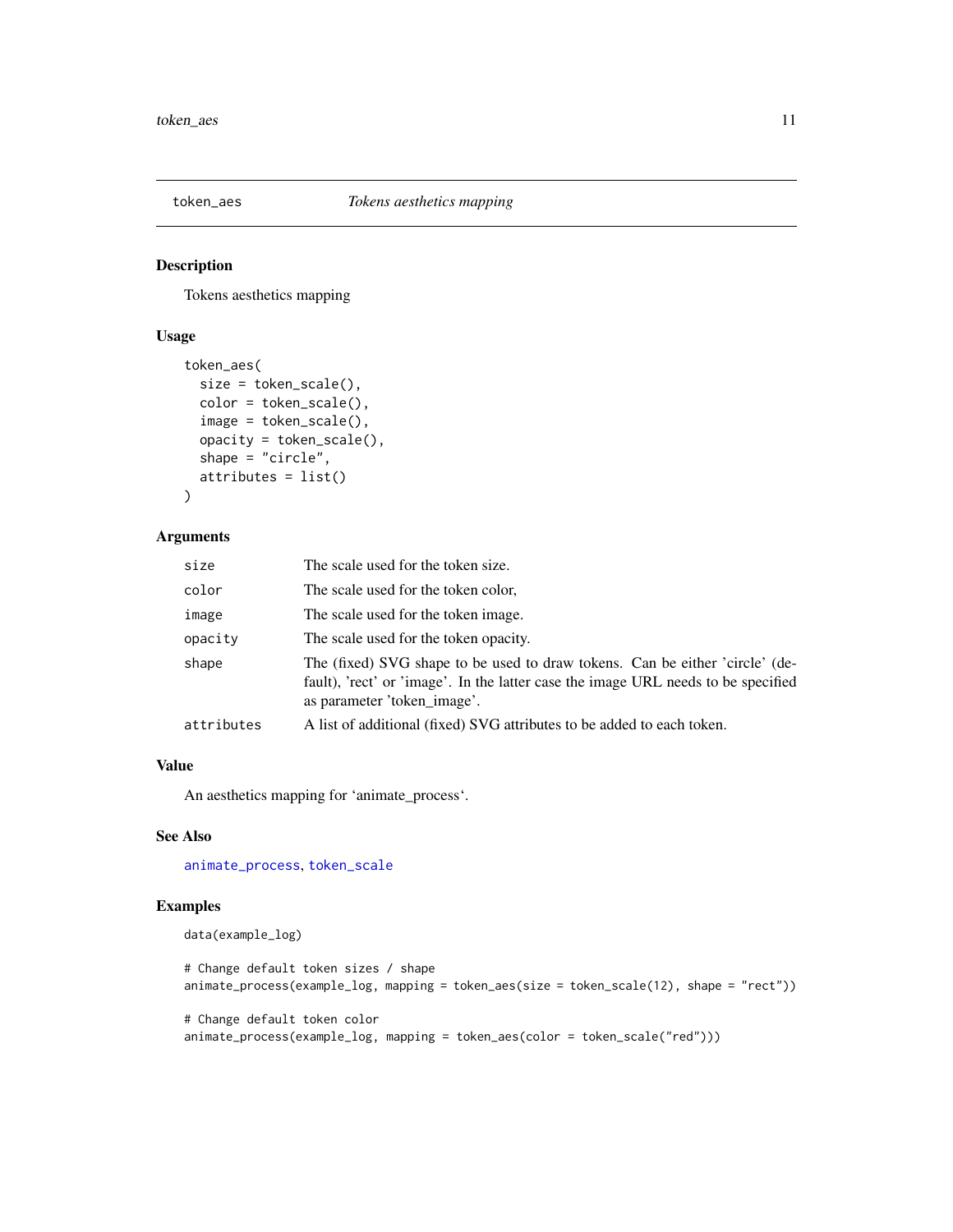```
# Change default token opacity
animate_process(example_log, mapping = token_aes(opacity = token_scale("0.2")))
# Change default token image (GIFs work too)
animate_process(example_log,
  mapping = token_aes(shape = "image",
   size = token_scale(10),
   image = token_scale("https://upload.wikimedia.org/wikipedia/en/5/5f/Pacman.gif")))
# A more elaborate example with a secondary data frame
library(eventdataR)
data(traffic_fines)
# Change token color based on a numeric attribute, here the nonsensical 'time' of an event
animate_process(edeaR::filter_trace_frequency(bupaR::sample_n(traffic_fines,1000),percentage=0.95),
 legend = "color", mode = "relative",
 mapping = token_aes(color = token_scale("amount",
                                          scale = "linear",
                                          range = c("yellow","red"))))
```
<span id="page-11-1"></span>token\_scale *Token scale mapping values to aesthetics*

#### Description

Creates a 'list' of parameters suitable to be used as token scale in ([token\\_aes](#page-10-1)) for mapping values to certain aesthetics of the tokens in a process map animation. Refer to the d3-scale documentation (https://github.com/d3/d3-scale) for more information about how to set 'domain' and 'range' properly.

#### Usage

```
token_scale(
  attribute = NULL,
 scale = c("identity", "linear", "sqrt", "log", "quantize", "ordinal", "time"),
 domain = NULL,
  range = NULL
)
```

| attribute | This may be $(1)$ the name of the event attribute to be used as values, $(2)$ a data<br>frame with three columns (case, time, value) in which the values in the case col-<br>umn are matching the case identifier of the supplied event $log$ , or $(3)$ a constant<br>value that does not change over time. |
|-----------|--------------------------------------------------------------------------------------------------------------------------------------------------------------------------------------------------------------------------------------------------------------------------------------------------------------|
| scale     | Which D3 scale function to be used out of 'identity', 'linear', 'sqrt', 'log', 'quan-<br>tize', 'ordinal', or 'time'.                                                                                                                                                                                        |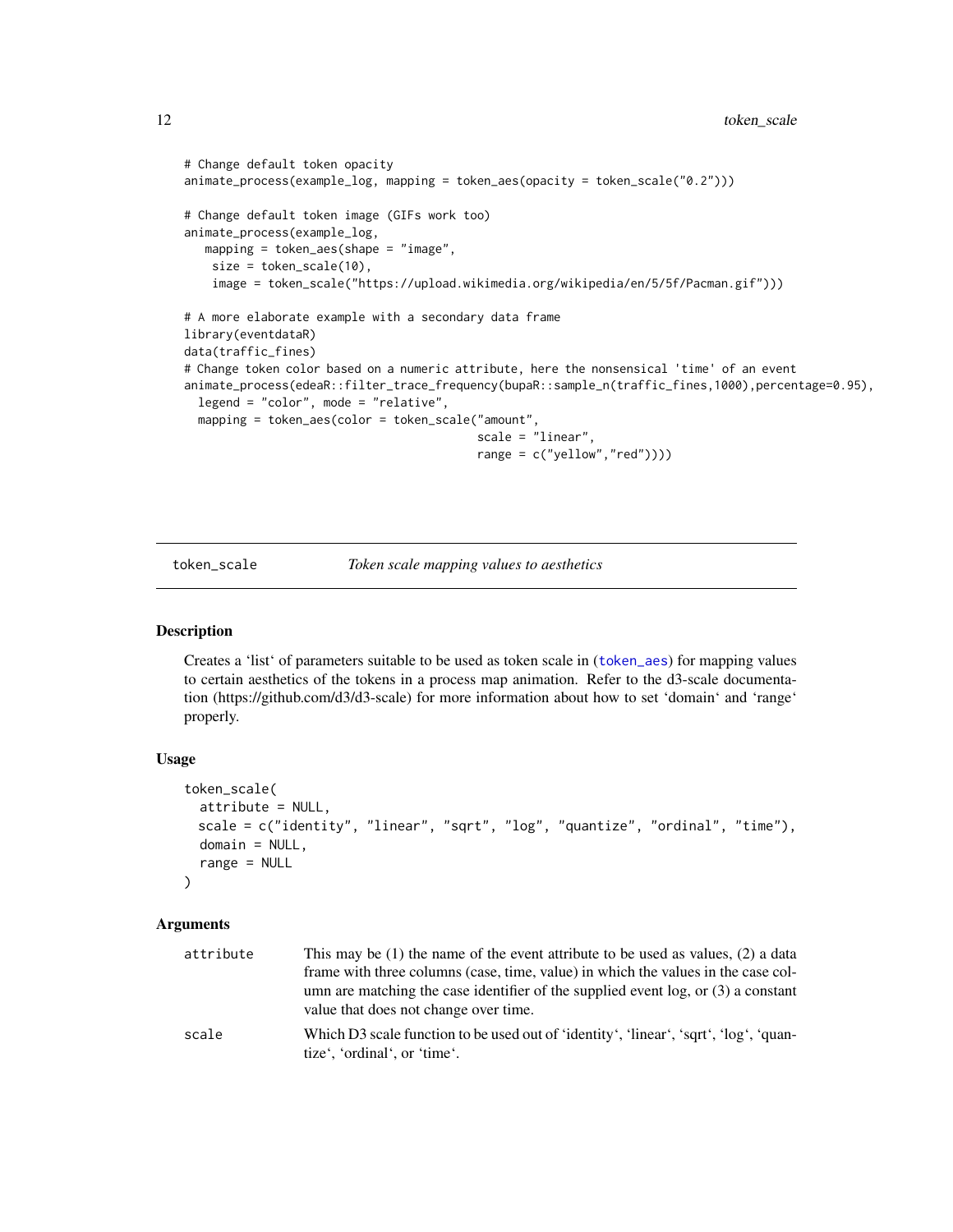<span id="page-12-0"></span>

| domain | The domain of the D3 scale function. Can be left NULL in which case it will be<br>automatically determined based on the values. |
|--------|---------------------------------------------------------------------------------------------------------------------------------|
| range  | The range of the D3 scale function. Should be a vector of two or more numerical<br>values.                                      |

#### Value

A scale to be used with 'token\_mapping'

#### See Also

[animate\\_process](#page-2-1), [token\\_aes](#page-10-1)

#### Examples

data(example\_log)

```
# (1) Change token color based on a factor attribute
animate_process(example_log,
legend = "color",
mapping = token_aes(color = token_scale("res", scale = "ordinal",
 range = RColorBrewer::brewer.pal(8, "Paired"))))
```

```
# (2) Change token color based on second data frame
```

```
x \leftarrow data.frame(case = as.character(rep(c(1,2,3), 2)),
```

```
time = seq(from = as.POSIXct("2018-10-03 03:41:00"),
          to = as.POSIXct("2018-10-03 06:00:00"),
          length.out = 6,
value = rep(c("orange", "green"), 3),
```

```
stringsAsFactors = FALSE)
```

```
animate_process(example_log,
                mode = "relative",
                jitter = 10,
                legend = "color",
                mapping = token\_aes(color = token\_scale(x)))
```

```
# (3) Constant token color
animate_process(example_log,
legend = "color",
mapping = token_aes(color = token_scale("red")))
```
#### token\_select\_decoration

*Decoration callback for token selection*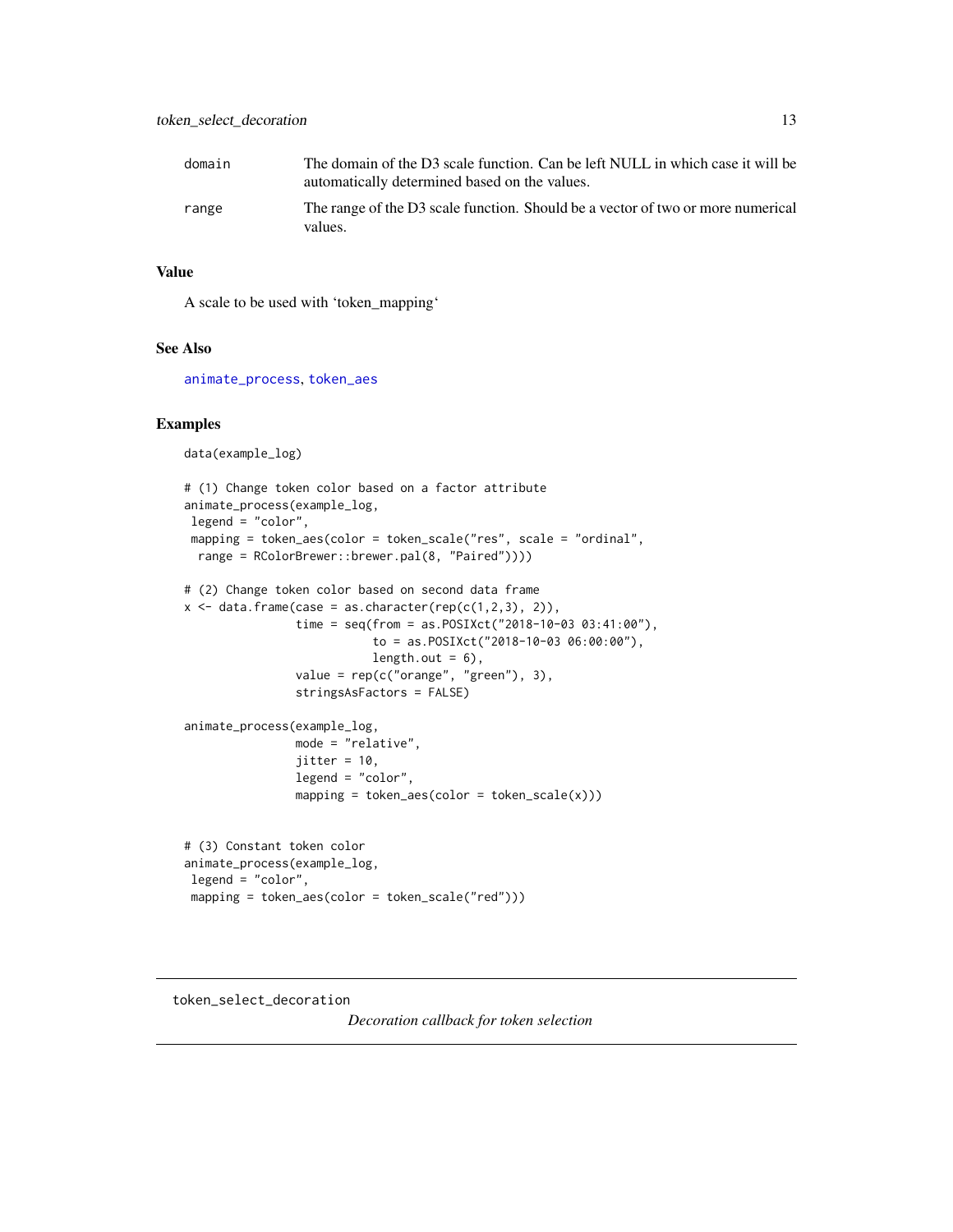Decoration callback for token selection

#### Usage

```
token_select_decoration(stroke = "black")
```
#### Arguments

stroke Sets the 'stroke' attribute of selected tokens.

#### Value

A JavaScript callback function called when token selection changes.

#### See Also

animate\_process

#### Examples

# Create a decoration callback that paints tokens red token\_select\_decoration("red")